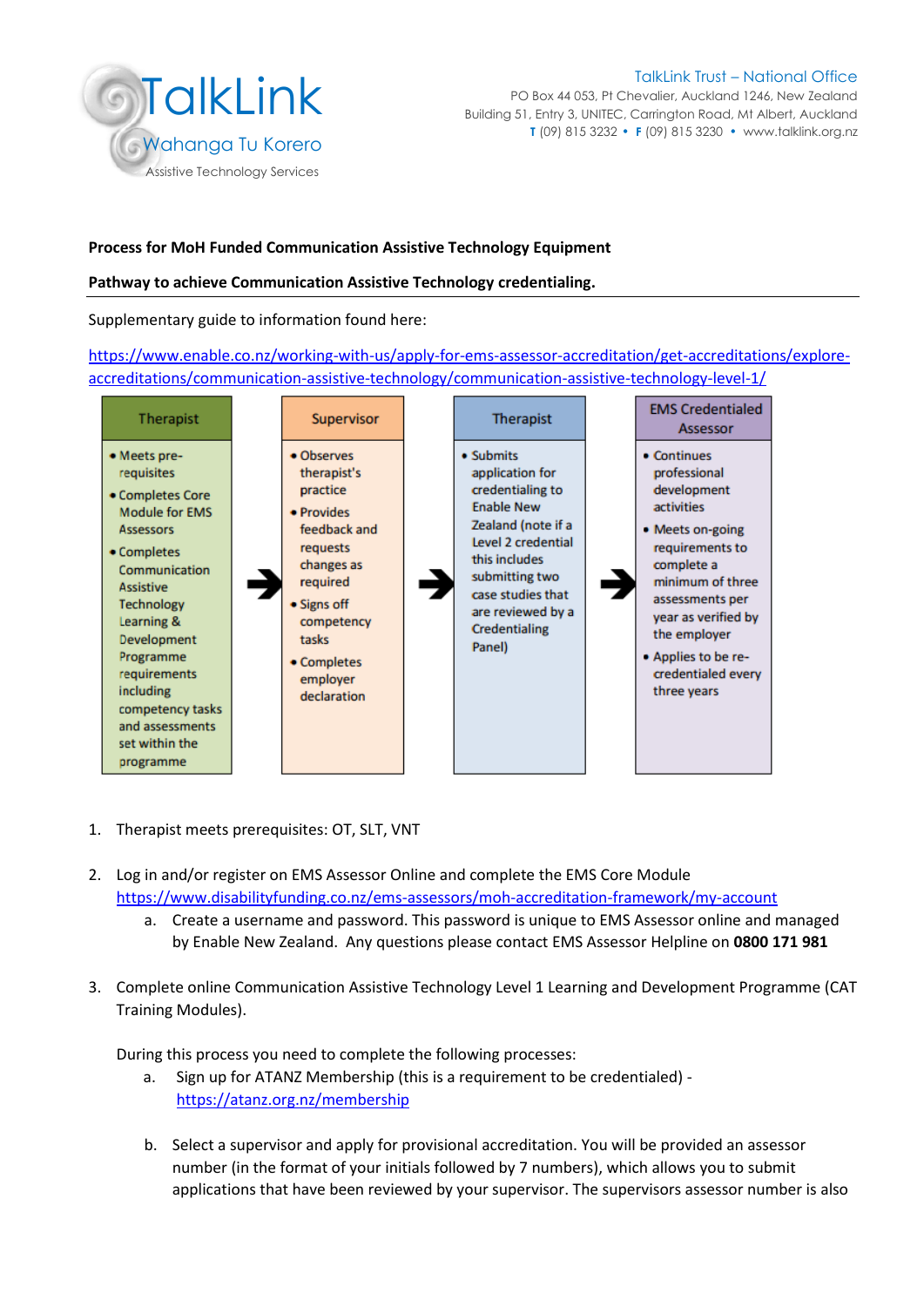required as part of the application. You must complete your accreditation within 2 years of becoming a provisional member.

• How do I find someone to supervise me?

When you register as an EMS assessor, you are required to nominate a supervisor/employer. Your supervisor must be a CATL1 or CATL2 credentialed assessor.

Your supervisor will be registered at EMS Assessor Online [www.disabilityfunding.co.nz](http://www.disabilityfunding.co.nz/) and they will be able to complete the employer declaration for this credentialed category. If you are unable to access a supervisor in your workplace you can contact [support@talklink.org.nz](mailto:support@talklink.org.nz) to request a supervisor to support you with your CATL1 credentialing process, or to discuss the various support packages available through TalkLink.

• Tablet devices:

One consideration when choosing a supervisor is whether or not you anticipate requesting tablet devices. In order to apply for tablet devices as a CATL1 therapist you will need to have the application signed off by a CATL2 therapist employed by the MoH contracted specialist assessment service, which is currently TalkLink Trust. There is no cost for signing off on reports for tablet devices.

c. Carry out an assessment, write a summary and rationale and send this to your supervisor.

## • **How do I write the assessment report required for accreditation?**

To become accredited as a CATL1 therapist, you will need to provide evidence to your employer/supervisor that you have the necessary competencies. We suggest completing a written report to justify the equipment you wish to apply for against the EMS funding criteria, which your supervisor can then review. We recommend you use [this template](https://talklink.org.nz/resources/cat-report-template) for your report. This will support you with structuring the report and help you to demonstrate to your supervisor how the person meets the eligibility and access criteria and that you have considered other equipment options and the rationale behind the equipment choices you have made.

• **How do I find out about the different types of equipment?** 

You can find out about the different types of equipment through TalkLink. TalkLink offer regular Tools Workshops, which are advertised here: [https://talklink.org.nz/tools](https://talklink.org.nz/tools-workshop)[workshop](https://talklink.org.nz/tools-workshop) . You can also source information from suppliers such as DTSL <http://assistive.dtsl.co.nz/default.aspx>

## • **How do I access trial equipment?**

Along with re-issuable EMS equipment, ATANZ has a pool of trial equipment that is available to ATANZ members for trial. To request equipment please complete the CAT Support Request form found her[e https://talklink.org.nz/support.](https://talklink.org.nz/support) A member of the TalkLink team will then be in contact to advise regarding availability of the requested equipment and approximate trial timeframes.

4. Once you have completed the CAT Training Module and received feedback on your report from your supervisor, you then need to login to the Assessor Online section and apply for CAT 1 Accreditation (please note that if you are completing the CAT 1 training course offered by TalkLink Trust, you will need to submit at least two applications under provisional accreditation before applying for full CAT 1 Accreditation). Following that, Enable New Zealand will email your supervisor to approve your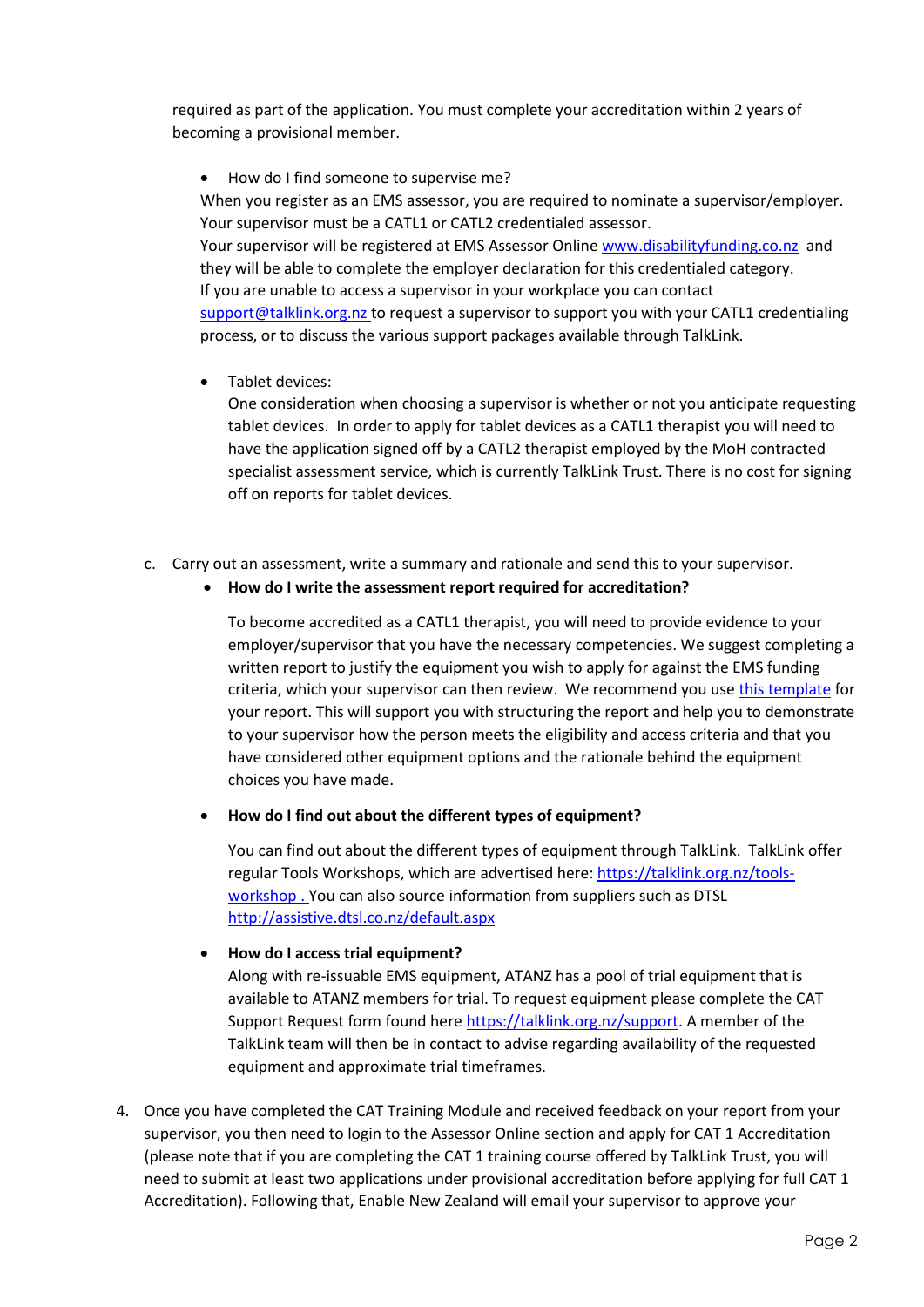accreditation application. Once that is completed, Enable New Zealand will email your registered email address as per the details you have recorded in EMS, and confirm your EMS assessor number to Assessor Online. Remember you need to keep these details up to date.

# **You can then move on to submitting the funding application to Enable New Zealand or** *access***able. Please see the process below for a guide of the various steps involved.**

### **EMS Funding Processes:**

- 1. Before submitting a Service Request, you need to first check with TalkLink Trust (via [equipment@talklink.org.nz\)](mailto:equipment@talklink.org.nz) if the equipment you are requesting is available from reissuable stores. If there is, please note on the Service Request form that it is reissue equipment and provide the relevant asset number. If no reissue equipment is available, you need to have a quote from a supplier.
- 2. TalkLink must be consulted before submitting a Service Request for tablet devices. Please use the TalkLink CAT Support Request form for this consultation, if you do not already receive supervision through TalkLink. The form can be found here:<https://talklink.org.nz/support> (select the option for 'support with client assessment and equipment trial'). Once the consultation is complete and approved this option should be checked off in the Service Request.
- 3. To be able to make EMS Service Requests you need to log onto the EMS Portal with your EMS User Name and Password, from this link: [https://www.health.govt.nz/our-work/disability](https://www.health.govt.nz/our-work/disability-services/contracting-and-working-disability-support-services/equipment-and-modification-services/using-equipment-and-modification-services-portal)[services/contracting-and-working-disability-support-services/equipment-and-modification](https://www.health.govt.nz/our-work/disability-services/contracting-and-working-disability-support-services/equipment-and-modification-services/using-equipment-and-modification-services-portal)[services/using-equipment-and-modification-services-portal](https://www.health.govt.nz/our-work/disability-services/contracting-and-working-disability-support-services/equipment-and-modification-services/using-equipment-and-modification-services-portal) This link also provides a Getting Started Guide about the EMS Portal. [https://www.health.govt.nz/system/files/documents/pages/getting\\_started\\_guide\\_v2.3\\_february\\_20](https://www.health.govt.nz/system/files/documents/pages/getting_started_guide_v2.3_february_2019_final.pdf) 19 final.pdf This link provides troubleshooting tips if you run into difficulties logging into this system <https://secure.ems.health.nz/ems/assets/resources/Help%20Logging%20In.pdf>

Please note: Enable NZ recommends that the latest version of Google Chrome be used as the browser for submitting Service Requests and Equipment Orders.

- 4. The questions asked in the EMS Portal Assessor Section require **brief** answers around the Essential Disability Related Need (refer to the Equipment Manual <https://www.health.govt.nz/system/files/documents/pages/equipment-manual-nov2014.pdf> if you are not sure.
	- Please describe your client's functional abilities loss, and essential need(s) identified for this request: *e.g. Non-speaking, limited functional speech, cannot call for help etc. Needs to communicate needs and feelings effectively, develop communication competence, manage behaviours of concern (see page 50 of manual)*
	- Proposed Solution: *brief list of equipment*
- 5. You will also need to find out when to seek mandatory EMS Advice via the Enable New Zealand or *access*able Advisory Service. [http://www.health.govt.nz/our-work/disability-services/about](http://www.health.govt.nz/our-work/disability-services/about-disability-support-services/equipment-and-modification-services/prioritisation-tool-resources/consultation-decision-making-and-complaints-processes)[disability-support-services/equipment-and-modification-services/prioritisation-tool](http://www.health.govt.nz/our-work/disability-services/about-disability-support-services/equipment-and-modification-services/prioritisation-tool-resources/consultation-decision-making-and-complaints-processes)[resources/consultation-decision-making-and-complaints-processes](http://www.health.govt.nz/our-work/disability-services/about-disability-support-services/equipment-and-modification-services/prioritisation-tool-resources/consultation-decision-making-and-complaints-processes) The Enable Request for EMS advice form is located here: [http://www.disabilityfunding.co.nz/equipment/equipment.](http://www.disabilityfunding.co.nz/equipment/equipment) The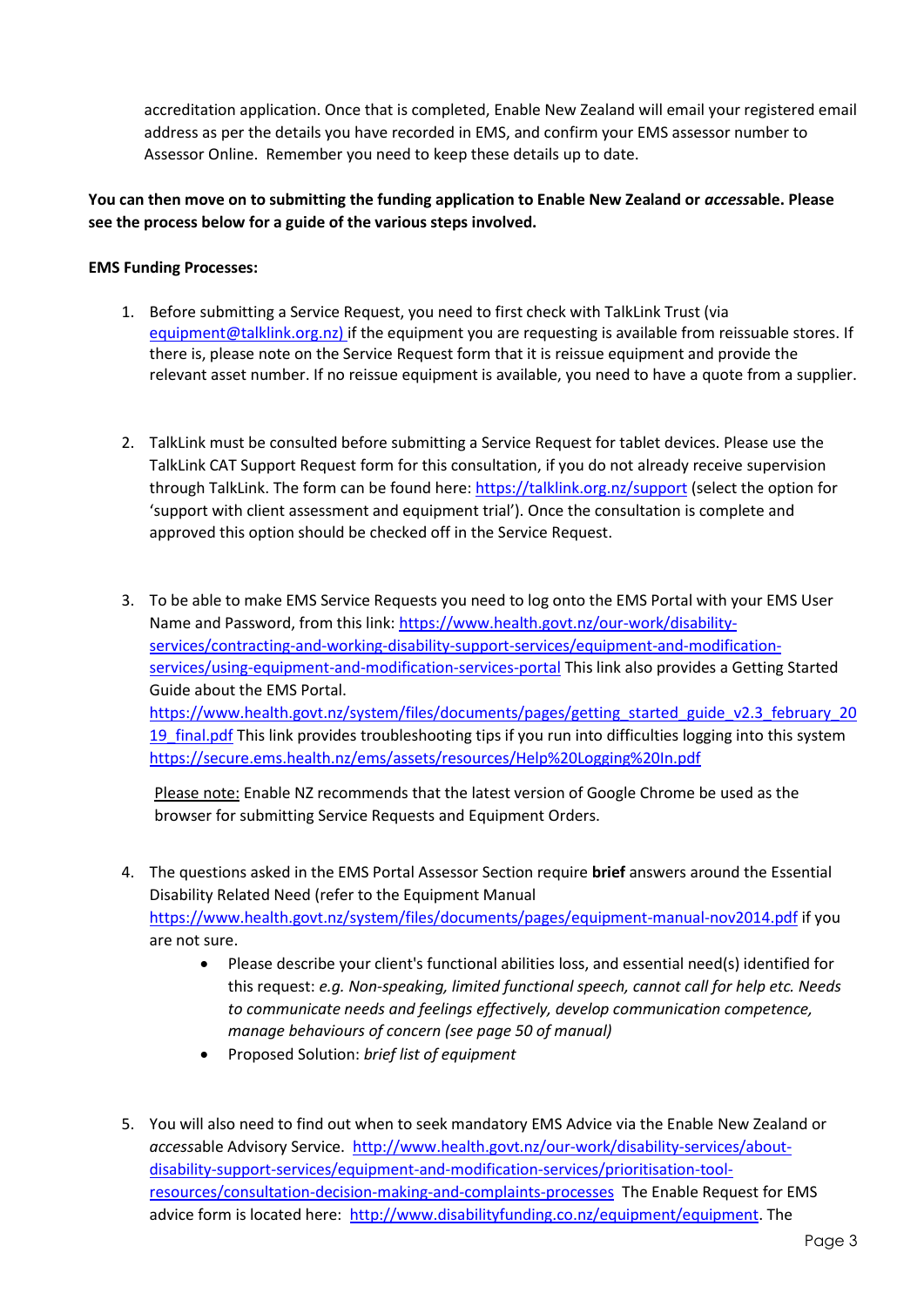*access*able Request for EMS advice form is located via the Advice Request tab within aSAP <https://accessablenz.microsoftcrmportals.com/>

- 6. For CATL1 applications consultation with an EMS adviser is not usually required. This means answering "no" and completing the Equipment Rationale section:
	- Please describe how the equipment (and any accessories) will meet the essential needs identified above: *e.g. Support face-to-face communication, provides a system to access technology, assists with being safe, remaining in own home, undertake study or work (adults) – page 51 of manual*
	- Please explain the implications of the proposed solutions not being provided: *e.g. this could include risks, changes in funded or non-funded care, loss of independence*
	- Reference to Band 1, 2 and 3 list equipment should be answered as "not applicable", as all CAT equipment is non-list at the current time, so simply enter "non-list equipment" in to these fields
	- Sustainability we normally expect assistive technology equipment to last  $2 5$  years.

Once the EMS Assessor Section is completed – submit, to confirm eligibility and then use the links provided at the bottom of the EMS Assessor Section page to proceed to either Enable or *access*able sites to make your Service Request using the relevant equipment ordering system (Enable = Enable Ordering System, *access***able** = aSAP).

By clicking on the link you will be taken directly into Enable's/*access*able's system; the relevant details including the rationale will be passed through in the Service Request automatically.

7. To submit an equipment order via Enable, please see the relevant User Guides found here <https://www.disabilityfunding.co.nz/equipment/Equipment-Service-Request-System> CAT 1 equipment falls within the Band 2 and 3 equipment category.

To Submit an equipment order via *access***able, please see their "How to" video**  <https://vimeo.com/362478024> **or see** [https://www.accessable.co.nz/individual-pages-folder/asap](https://www.accessable.co.nz/individual-pages-folder/asap-videos-and-supporting-documents/)[videos-and-supporting-documents/](https://www.accessable.co.nz/individual-pages-folder/asap-videos-and-supporting-documents/) **for a full list of their support materials.** 

Please note: If applying for tablet devices that require an iTunes or Google Play Store account, you must enter the delivery address as your local TalkLink Trust office as TalkLink holds the contract for this process. Please also send a copy of the Service Request and equipment quotes to [equipment@talklink.org.nz](mailto:equipment@talklink.org.nz) or submit a support request form for "Ministry of Health funded equipment setup" via <https://talklink.org.nz/support>

You can also nominate TalkLink as the delivery address if you have any other equipment that you need assistance to asset label. If Enable equipment, please forward the asset number you are provided from Enable t[o equipment@talklink.org.nz](mailto:equipment@talklink.org.nz)

- 8. Issuing of Ministry of Health funded equipment requires you to provide documents to the client and their family outlining the terms and conditions of the long-term loan. Enable Region:<http://www.enable.co.nz/tools-resources/forms/moh-equipment-forms/> - ENAE212 Care and Use of Equipment From *access*able Region: <https://www.accessable.co.nz/resources-moh/>
- 9. Complete equipment training both technical and implementation training with your client and their team.
	- Who completes the training if I apply for equipment?